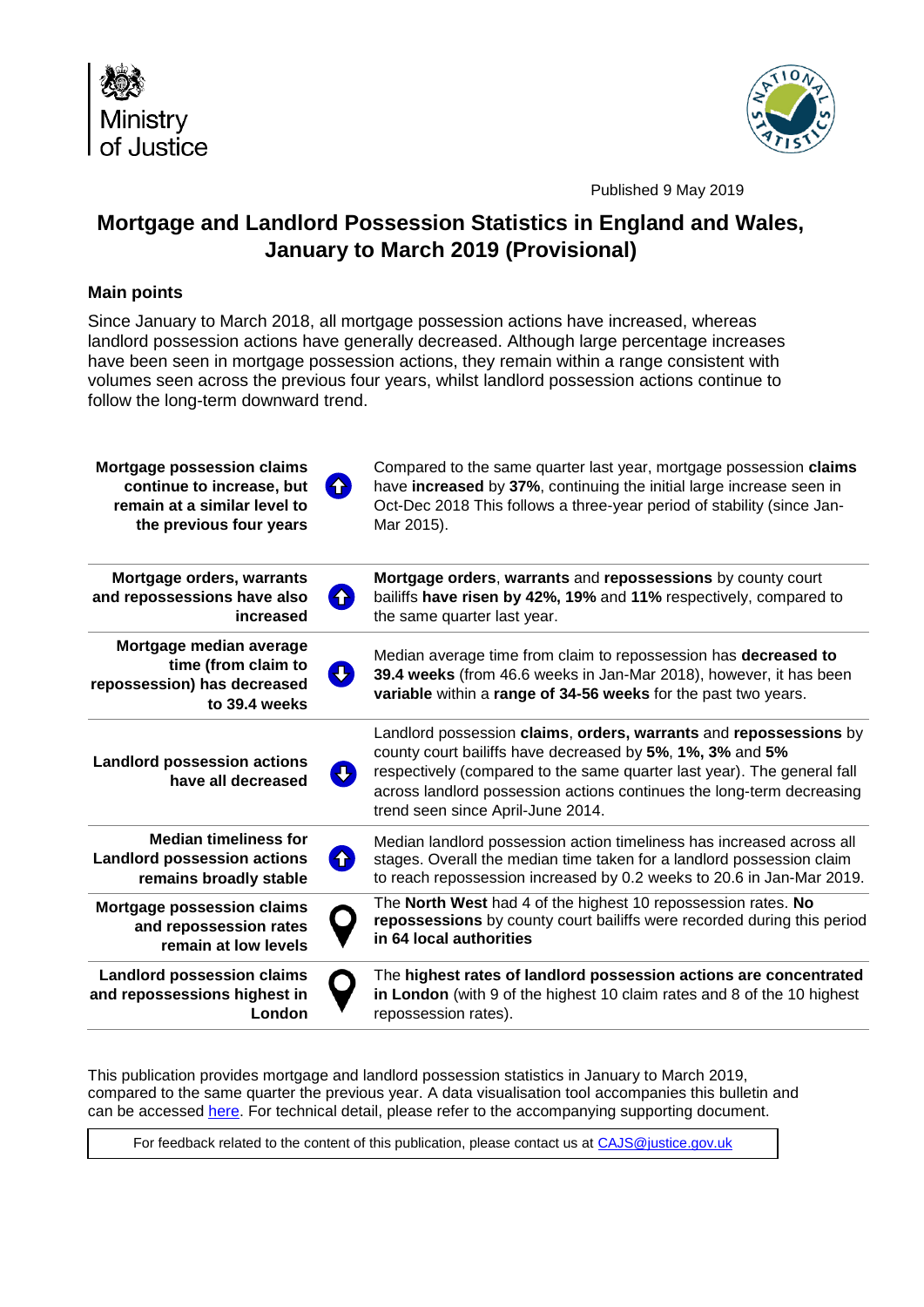## **1. Overview of Mortgage Possession**

#### **Mortgage possession figures remain at a broadly similar level to the previous four years, despite claims, orders, warrants and repossessions increasing.**

Compared to the same quarter the previous year, **mortgage** possession **claims** (6,157) have **increased by 37%**. Mortgage **orders** for possession (4,304) and **repossessions** (1,311) have also **increased by 42%** and **11%** respectively. **Warrants** issued (4,736) have increased 19%. These levels remain broadly in line with those seen since 2015.

### **Figure 1: Mortgage possession actions (actual and seasonally adjusted) in the county courts of England and Wales, January 2014 to March 2019 (Source: Table 10a)**



Mortgage possession claims fell consistently from a peak of 26,419 in April to June 2009 before stabilising in January to March 2015 (5,643). In the most recent quarter, January to March 2019, there were 6,157 claims for possession; up 37% from the same quarter in 2018. This continues the increase seen in October to December 2018 (with a 30% increase when compared to the same period the previous year); the highest level since October to December 2014. This has

been driven by increases seen in the banking sector.

Orders and warrants for possession followed a similar trend to mortgage claims, falling from a peak of 23,850 orders in July to September 2009 and 21,350 warrants in January to March 2009, but continuing to decline to 2,685 orders in July to September 2016 and 3,500 warrants in April to June 2018. Compared to the same quarter of the previous year, orders have now increased by 42% to 4,304 and warrants have increased by 19% to 4,736 in January to March 2019. Despite the increases seen, the figures remain broadly in line with the volumes seen in the previous four years.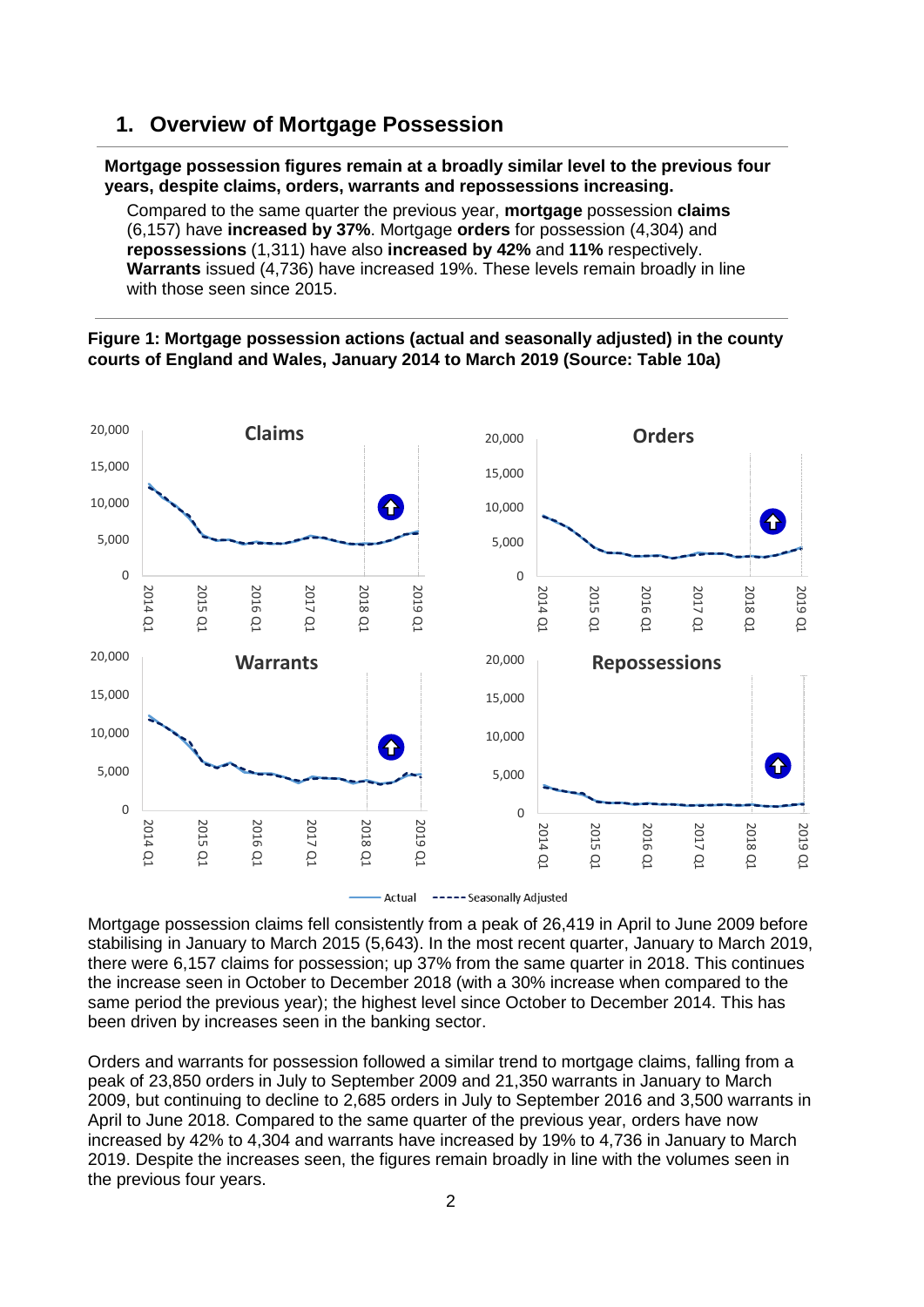Repossessions by county court bailiffs had also been falling since a high of 9,284 in January to March 2009, to 934 in July to September 2018, the lowest recorded level of the series. In January to March 2019, repossessions increased to 1,311, an increase of 11% compared to the same period in 2018.

The historical fall in the number of mortgage possession actions since 2008 coincides with lower interest rates, a proactive approach from lenders in managing consumers in financial difficulties and other interventions, such as the Mortgage Rescue Scheme and the introduction of the Mortgage Pre-Action Protocol. Additionally, the downward trend seen in recent years mirrors that seen in the proportion of owner-occupiers.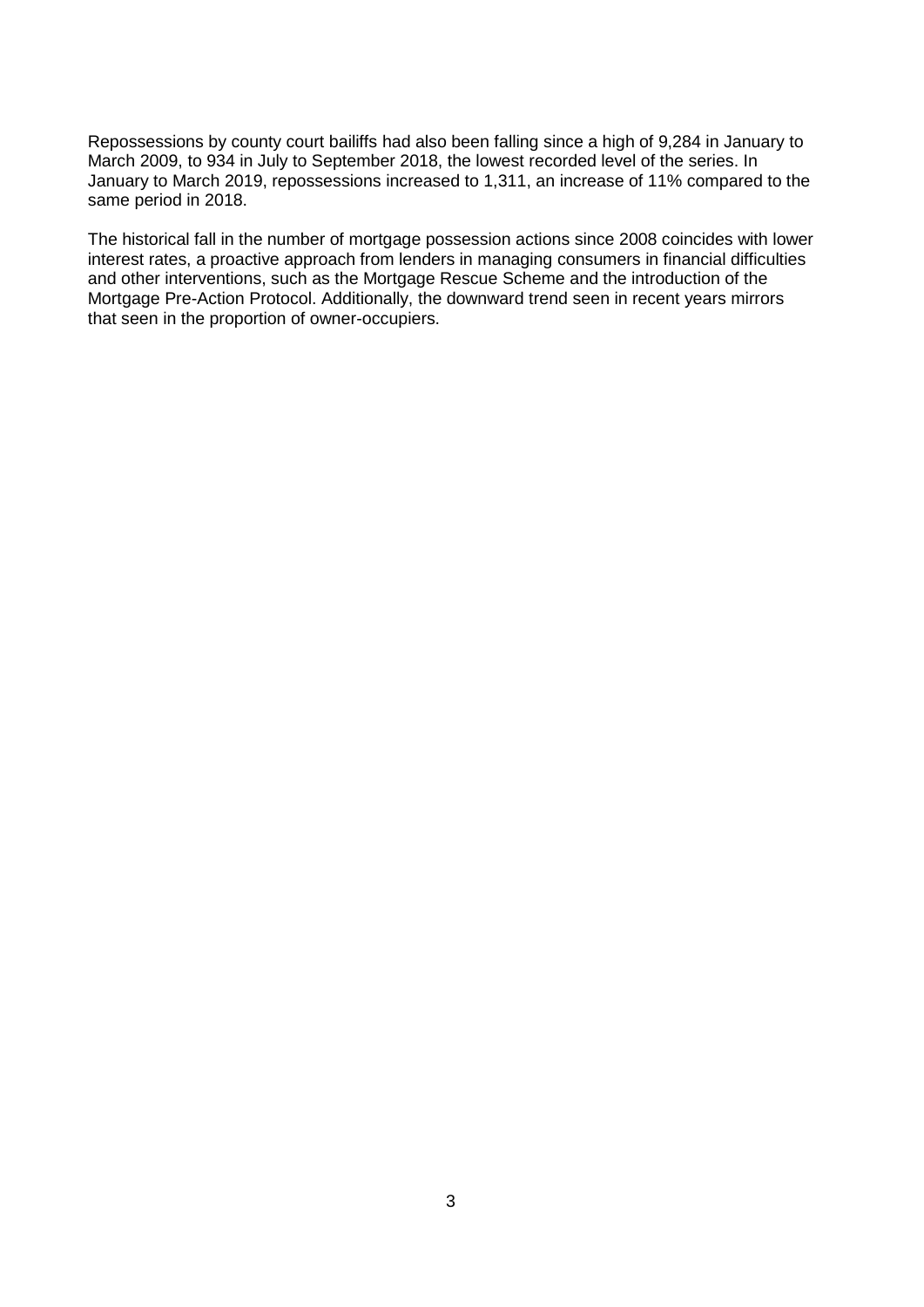## **2. Mortgage Possession Action Timeliness**

#### **Median timeliness figures have decreased for warrants and repossessions, but remained the same for the orders stage.**

Over the last two years, the median time between claim to repossession has been variable between 34-56 weeks. The median time between claims being issued to repossession has **decreased by 7.2 weeks to 39.4 weeks** against the same quarter of 2018.

### **Figure 2: Average timeliness of mortgage possession actions, January 2014 to March 2019 (Source: Table 3a)**



Number of weeks taken from initial Mortgage claim to…

The above charts illustrate the timeliness of possession claims at different stages of a case. Average time taken from claim to warrant or claim to repossession can fluctuate and is affected by various factors. For example, the final two charts take account of the amount of time between the court order being issued and the claimant, such as the mortgage lender, applying for a warrant of possession.

The long-term increases in the **mean average time** from claim to warrant and claim to repossession are due to an increasing proportion of historical claims (dating from 2007 to 2013) reaching the warrant and repossession stages respectively in recent quarters. This is possibly due to defendants recently breaking the terms of the mortgage agreements put in place at the start of the process. Although these historical outlying cases inflate the mean average, they have less effect on the **median**. The median is still subject to volatility though due to the increasing proportion of historic cases.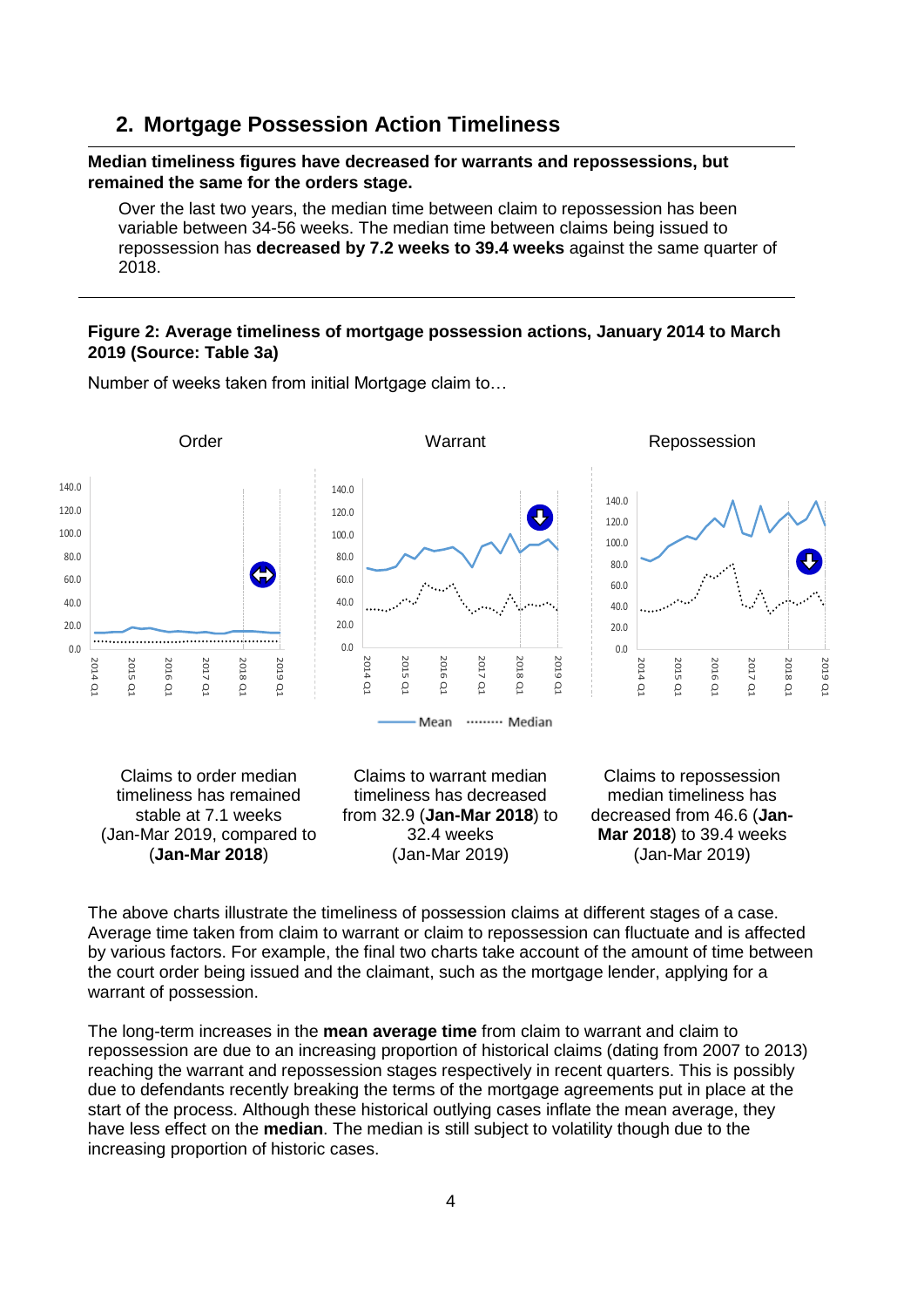The median timeliness from claim to repossession has decreased by 7.2 weeks to 39.4 weeks compared to the same quarter the previous year. The trend for mortgage possession timeliness is driven by outright orders, which are nearly two thirds (62%) of all cases. In the most recent quarter, the median time taken from claim to repossession was 26.7 weeks for outright orders, and 262.6 weeks for suspended orders.

**Figure 3: Percentage (cumulative) of mortgage claims that reach each stage (by number of quarters since claim was submitted) (Source: Table 3b)**

|                      | Proportion of claims to reach each stage |                                          |              |                     |
|----------------------|------------------------------------------|------------------------------------------|--------------|---------------------|
|                      |                                          | In initial 6 months (first two quarters) |              | 5-year period       |
|                      | Jan-Mar 2018                             | <b>Jan-Mar 2019</b>                      | Jan-Mar 2018 | <b>Jan-Mar 2019</b> |
| <b>Orders</b>        | $\bf \Phi$<br>57%                        | 56%                                      | 63%          | 63%<br>4            |
| <b>Warrants</b>      | 5<br>13%                                 | 12%                                      | 32%          | Đ<br>30%            |
| <b>Repossessions</b> | 5%                                       | 4%                                       | 17%          | 14%                 |

Over the last 5 years, 63% of claims received orders of repossession; 30% received warrants, and 14% ended in repossession (by county court bailiff), an increase for orders and a decrease in the proportion of cases reaching warrants and repossessions compared to the previous 5 year period.

**Overall a smaller proportion of claims have progressed to orders** and **warrants** within 6 months of the claim date, and **across all stages** over a 5-year period.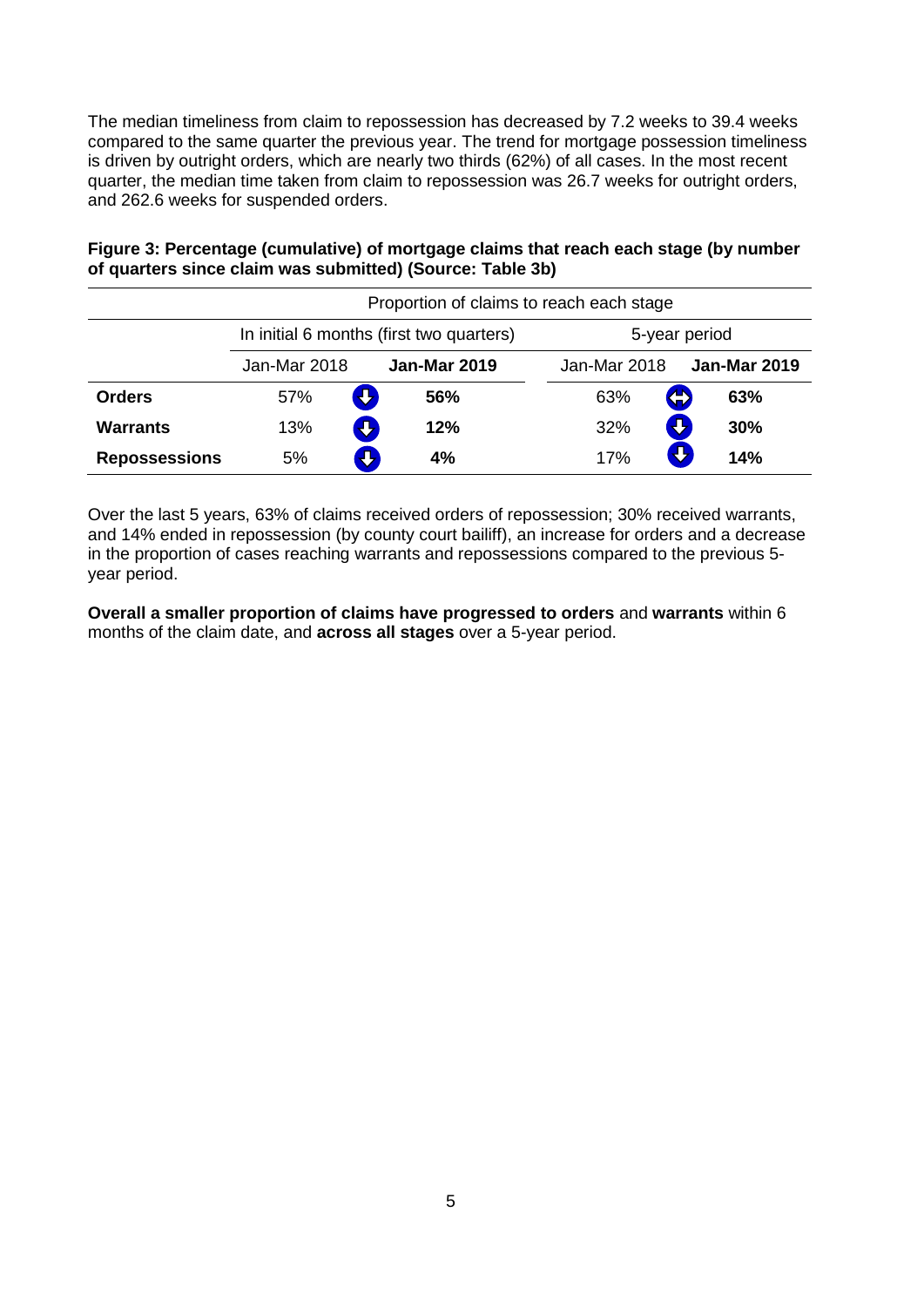# **3. Overview of Landlord Possession**

#### **The number of landlord possession actions for all court stages have decreased, continuing the long-term decreasing trend seen since April-June 2014.**

Compared to the same quarter the previous year, landlord possession actions; **claims** (30,351), **orders** for possession (23,694), **warrants** (15,782) and **repossessions** (8,326) have decreased by 5%, 1%, 3% and 5% respectively.

### **Figure 4: Landlord possession actions (actual and seasonally adjusted) in the county courts of England and Wales, January 2014 to March 2019 (Source: Table 10b)**





In January to March 2019, the **majority (63%)** (19,192) of all landlord possession claims were **social landlord** claims, **16%** (4,893) were **accelerated** claims and **21%** (6,266) were **private landlord** claims. Since the same quarter last year, the proportion of private landlord claims decreased by 3 percentage points (pp), whereas accelerated claims increased by 2pp and social landlord claims remained largely the same.

The fall in claim and orders volumes is driven by a decrease in possession actions in London courts. There were 7,250 landlord claims and 5,152 landlord orders at London courts in January to March 2019, accounting for 24% and 21% of all landlord possession claims and orders respectively. This was a decrease of 10% (from 8,044) for landlord claims and a decrease of 7% for landlord orders (from 5,568) in January to March 2018.

The 3% decrease in warrants in January to March 2019, when compared to the same period in 2017, was driven by decreases seen in London and South West and Midland courts (down 12% and 7%, to 3,932 and 2,275 respectively).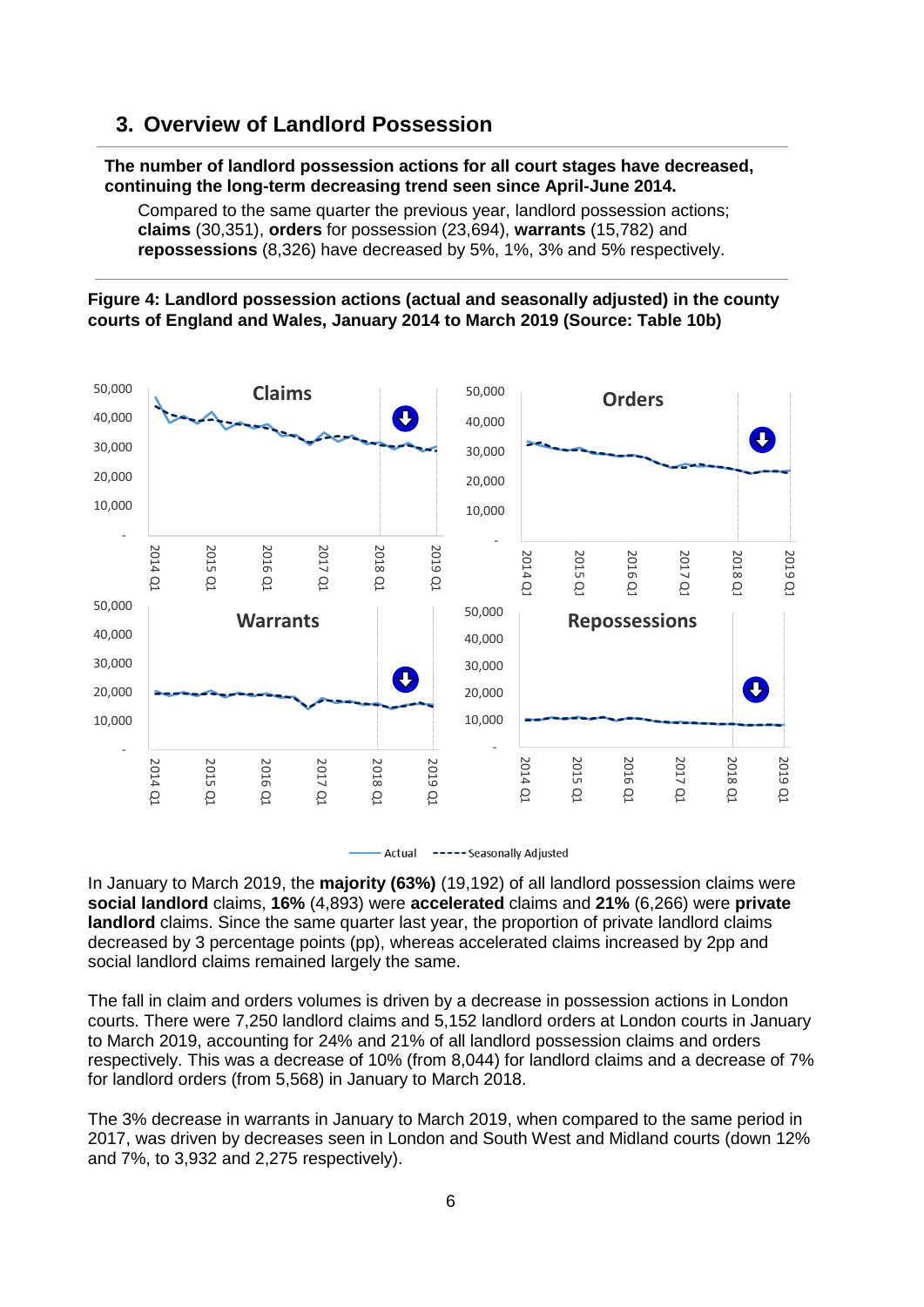The overall fall in landlord repossessions is mainly driven by the South-East courts where landlord repossessions fell from 1,891 in January to March 2018 to 1,554 in January to March 2019, down 18%.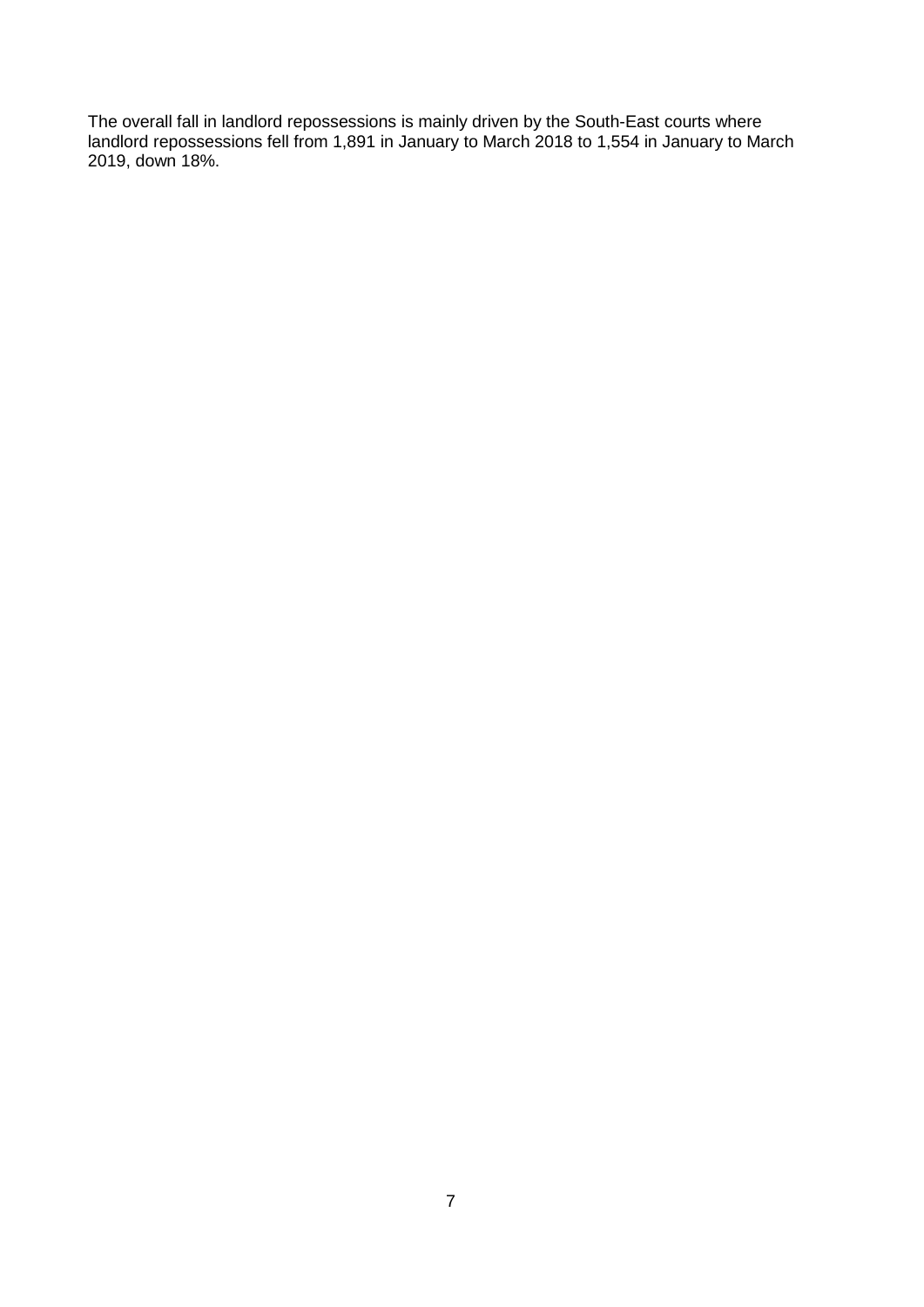# **4. Landlord Possession Timeliness**

#### **Time taken for all Landlord possession actions have increased**

Whilst median average time has increased for warrants and repossessions, orders has remained the same. Timeliness for landlord possession actions remains stable across the last five years.

## **Figure 5: Mean and median average timeliness of landlord possession actions, October to March 2019 (Source: Table 6a)**



Number of weeks taken from initial landlord claim to …

As shown by Figure 5, median figures are considerably lower than mean figures, demonstrating that on average, the progression from claim to successive stages can be skewed by outlying cases when using a mean measure of average timeliness.

In January to March 2019, the **median average** time taken for a landlord possession **claim to reach the order stage was 7.0 weeks.** However, this average varied by landlord tenure type. Over the same period accelerated landlord possession cases took 5.7 weeks to progress to order, compared with 7.1 weeks for both private landlord and social landlord cases.

From **claim to possession warrant,** the **median average** time taken was **15.7 weeks** - again this varied by tenure type, accelerated took 11.0 weeks, private landlord took 10.6 weeks, whilst social landlord cases took 28.9 weeks.

From **claim to repossession** by county court bailiff, the **median average** time taken to progress to possession for all tenure types was **20.6 weeks** - accelerated cases on average took 18.9 weeks, private landlord took 17.3 weeks, and social landlord 28.6 weeks.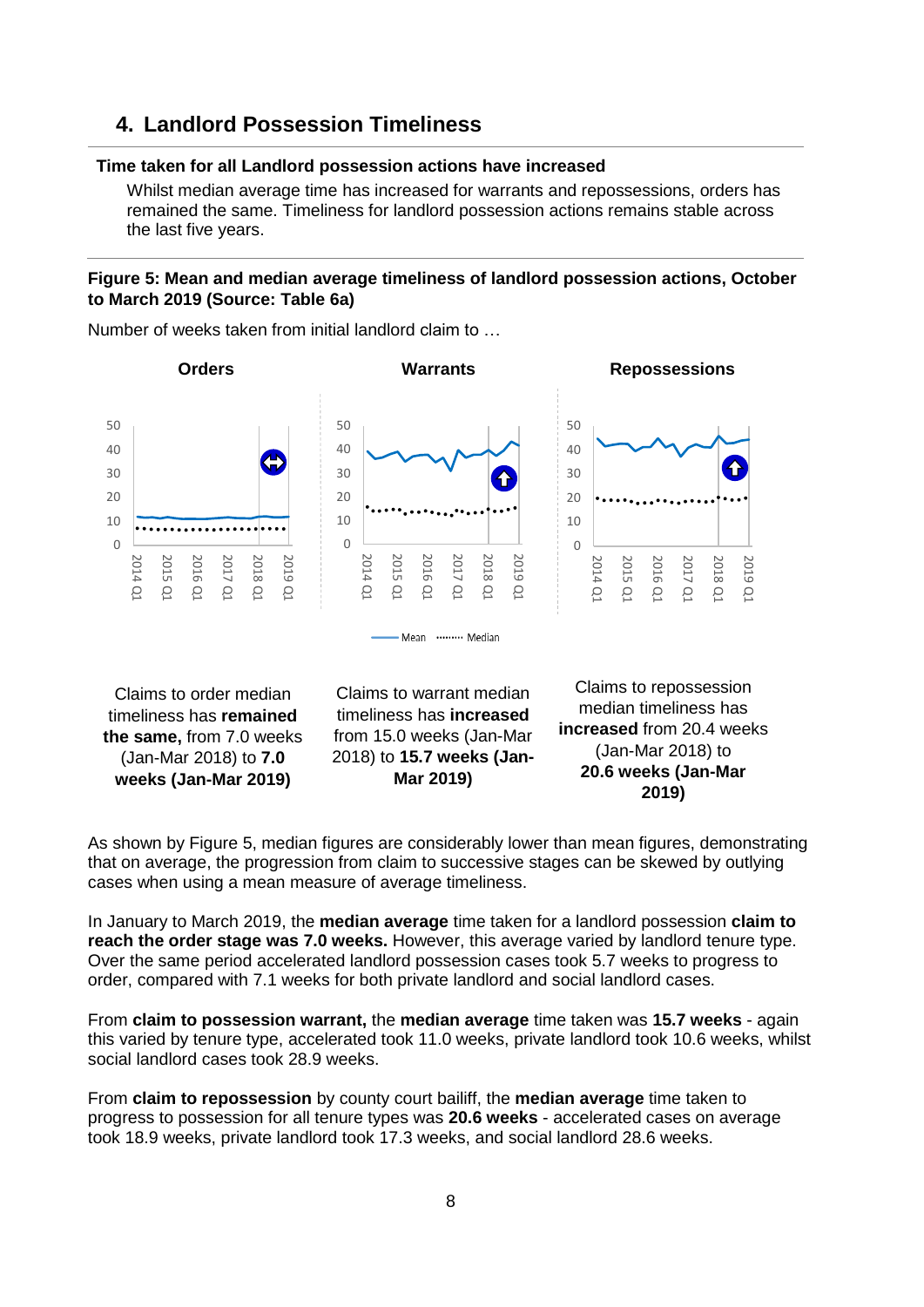**Figure 6: Percentage (cumulative) of landlord claims that reach each stage (by number of quarters since claim was submitted) (Source: Table 6b)**

| Proportion of claims to reach each stage |                                          |   |                     |               |                     |  |
|------------------------------------------|------------------------------------------|---|---------------------|---------------|---------------------|--|
|                                          | In initial 6 months (first two quarters) |   |                     | 5-year period |                     |  |
|                                          | Jan-Mar 2018                             |   | <b>Jan-Mar 2019</b> | Jan-Mar 2018  | <b>Jan-Mar 2019</b> |  |
| <b>Orders</b>                            | 68%                                      | 4 | 68%                 | 75%           | 73%                 |  |
| <b>Warrants</b>                          | 25%                                      | 4 | 25%                 | 40%           | 4<br>40%            |  |
| <b>Repossessions</b>                     | 13%                                      | 8 | 14%                 | 25%           | 4<br>25%            |  |

Over the last 5 years, 73% of claims progressed to orders of repossession; 40% to warrants, and a quarter (25%) ended in repossession. Over the 5-year period to March 2019, when compared to the 5-year period to March 2018, the proportion of claims reaching each possession stage has **decreased or remained the same.**

The **proportion** of landlord possession **claims reaching the order and warrant stage remained stable** in the initial 6 months from the date of claim in January to March 2019 compared with the same period last year, and the proportion of claims reaching repossession stage increased very slightly over the same period (up 1pp).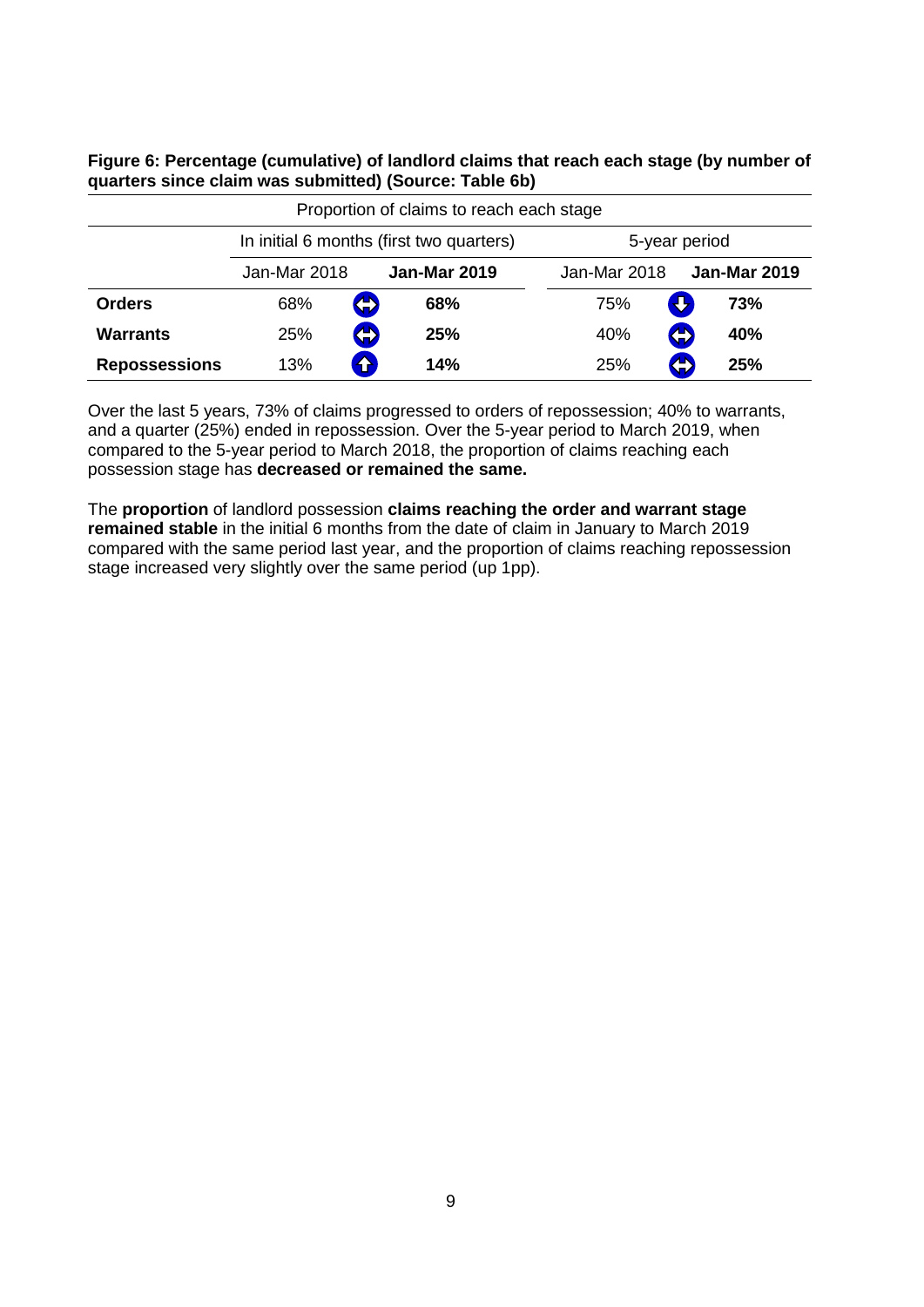# <span id="page-9-0"></span>**5. Regional Possession Claims**

**Pendle** in the North West had the highest rate of **mortgage** possession claims at 57 per 100,000 households, followed by Bridgend in Wales and Stockton-on-Tees in the North East; both with 55 per 100,000.

**Landlord** possession claim rates were highest in **London**, with 9 of the 10 highest rates occurring in the London region. **Ealing** had the highest rate (288 per 100,000 households).

**Figure 7: Possession Claims per 100,000 households, January to March 2019 (Source: map.csv; see supporting guide)**

| <b>Local Authority</b>        | Rate (per 100,000<br>households) | Actual<br>number |  |
|-------------------------------|----------------------------------|------------------|--|
| Pendle                        | 57                               | 22               |  |
| <b>Bridgend</b>               | 55                               | 34               |  |
| Stockton-on-Tees              | 55                               | 46               |  |
| Mortgage: highest claim rates |                                  |                  |  |

**The Isle of Scilly had no possession claims during this period.** Excluding Isles of Scilly, **South Hams** had the lowest rate of mortgage claims (3 per 100,000 households).





| <b>Local Authority</b> | Rate (per 100,000<br>households) | <b>Actual</b><br>number |
|------------------------|----------------------------------|-------------------------|
| Ealing                 | 288                              | 396                     |
| Barking and Dagenham   | 286                              | 234                     |
| Wolverhampton          | 283                              | 304                     |

**Landlord: highest claim rates**

**London boroughs** account for **9 of the 10 local authorities** with the **highest rate** of landlord claims.

**The Isle of Scilly had no landlord claims during this period.** Excluding Isles of Scilly, **Hart** had the lowest rate of landlord claims (19 per 100,000 households).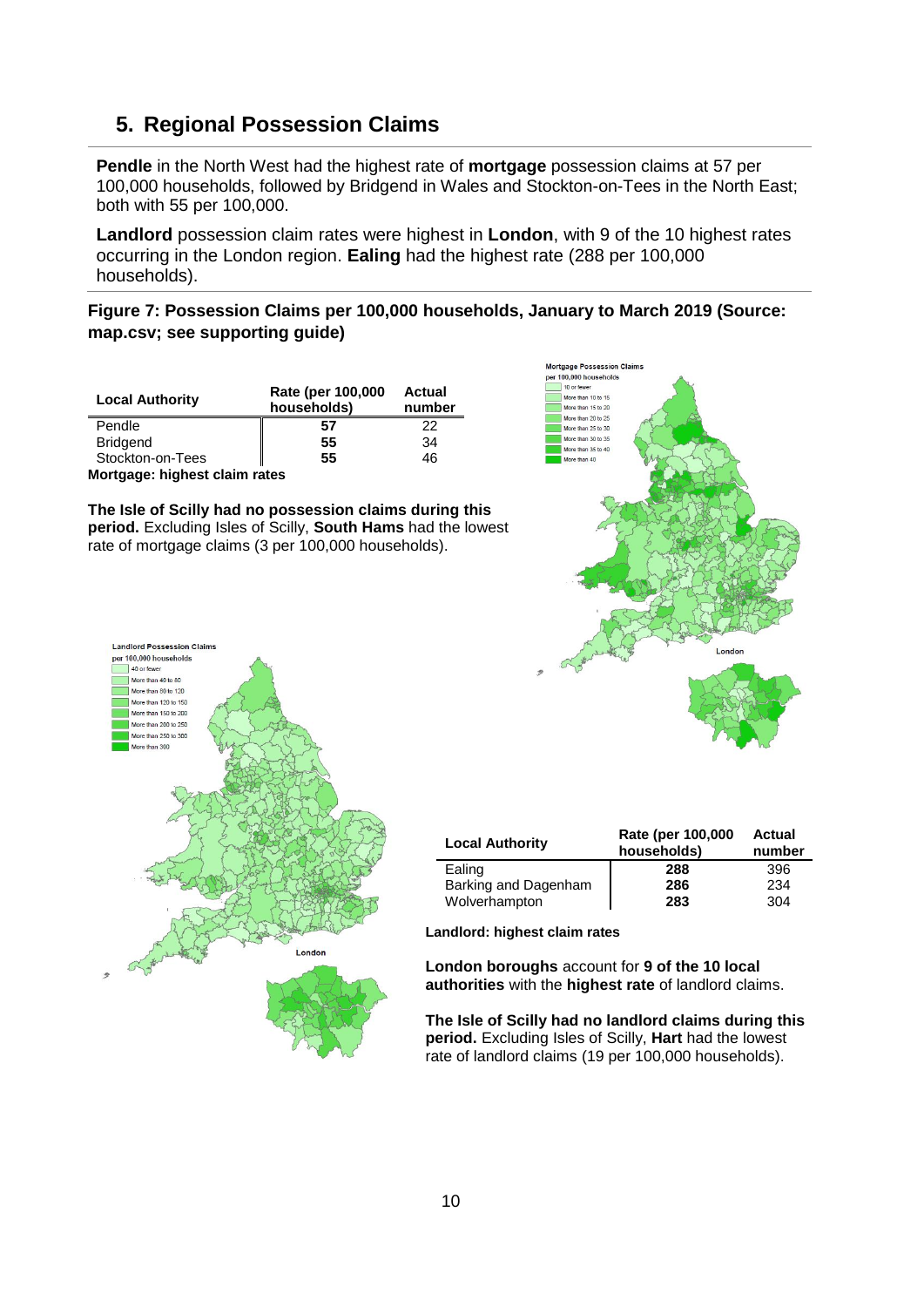# <span id="page-10-0"></span>**6. Regional Repossessions (by County Court Bailiffs)**

**North East** England had the two highest rates of mortgage repossessions, with the highest rate in **Darlington**, at **25 per 100,000** households.

**Landlord** repossessions were highest in **Brent** with 122 per 100,000 households. Landlord repossessions were concentrated in **London (8 of the 10 highest rates)**.

**Figure 8: Repossession Claims per 100,000 households, January to March 2019 (Source: map.csv; see supporting guide)**

| <b>Local Authority</b>           | Rate (per 100,000<br>households) | Actual<br>number |
|----------------------------------|----------------------------------|------------------|
| Darlington                       | 25                               | 12               |
| County Durham                    | 24                               | 55               |
| <b>Blackburn with</b><br>Darween | 22                               | 13               |

#### **Mortgage: highest repossession rates**

**No repossessions** by county court bailiffs were recorded during this period **in 64 local authorities.**





| <b>Local Authority</b> | Rate (per 100,000<br>households) | Actual<br>number |
|------------------------|----------------------------------|------------------|
| <b>Brent</b>           | 122                              | 156              |
| Barking and Dagenham   | 110                              | 90               |
| Newham                 | 109                              | 140              |

**Landlord: highest repossession rates**

**London** local authorities account for **8 of the 10** boroughs with the **highest rate** of landlord repossessions.

**The Isles of Scilly had no landlord repossessions** by county court bailiffs in January to March 2019.